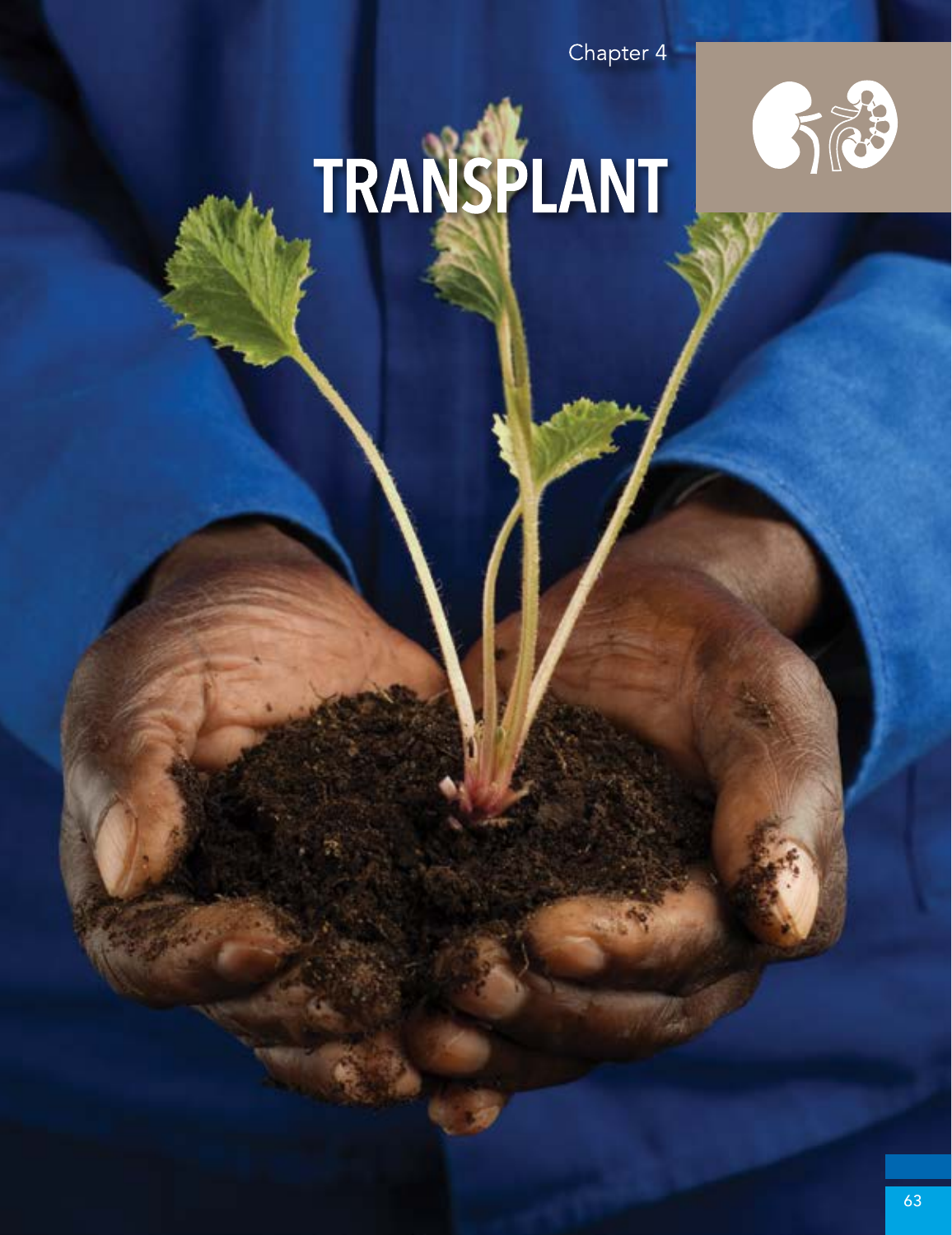

# **Transplant**

#### **HELPFUL TIP**

If you're waiting for a transplant, make sure to follow your treatment plan and do your best to stay healthy. Every year you should have a complete physical exam with your primary care provider; have a flu shot and keep other vaccines up-to-date as needed; and, repeat your transplant blood work and tests as directed so that your transplant file is kept up-to-date.

With advances in kidney transplant methods and *anti-rejection medications*, a kidney transplant is considered the best way to treat kidney failure for many people. A kidney transplant involves surgery to place a healthy kidney from a donor into your body. The new kidney takes over the work of your failed kidneys so that you can live a more normal life. A transplant is considered a treatment and not a cure since you will have to take medication for the rest of your life to prevent your body from rejecting your new kidney. There are two types of kidney transplant:

- Transplant from a living donor
- Transplant from a person who has died suddenly; you may hear the terms "deceased donor", "cadaveric donor" and "non-living donor"

## The transplant work-up

While a transplant may offer the best chance of returning to a more normal life, it is not suitable for everyone. Some factors which may affect your suitability for transplant include: general health; history of heart disease, blood circulation problems or cancer; emotional/psychological factors; obesity; and/or, evidence that a person does not or will not follow the medical treatment suggested.

Before being considered for a kidney transplant, whether live or deceased donor, all potential recipients must undergo a rigorous evaluation to determine if they are suitable transplant candidates. This is a detailed medical assessment that could include doctors' evaluations of the heart, lung, stomach, bladder and blood vessels. Many tests and procedures may be needed to make sure you are healthy enough for the transplant surgery and the medications that are needed to prevent rejection of the kidney. You may also need to see a psychologist or psychiatrist before the transplant surgery to explore your feelings about this treatment. The transplant workup can take up to a year to complete. The transplant team in your community will give you more information about the necessary steps in your own transplant work-up.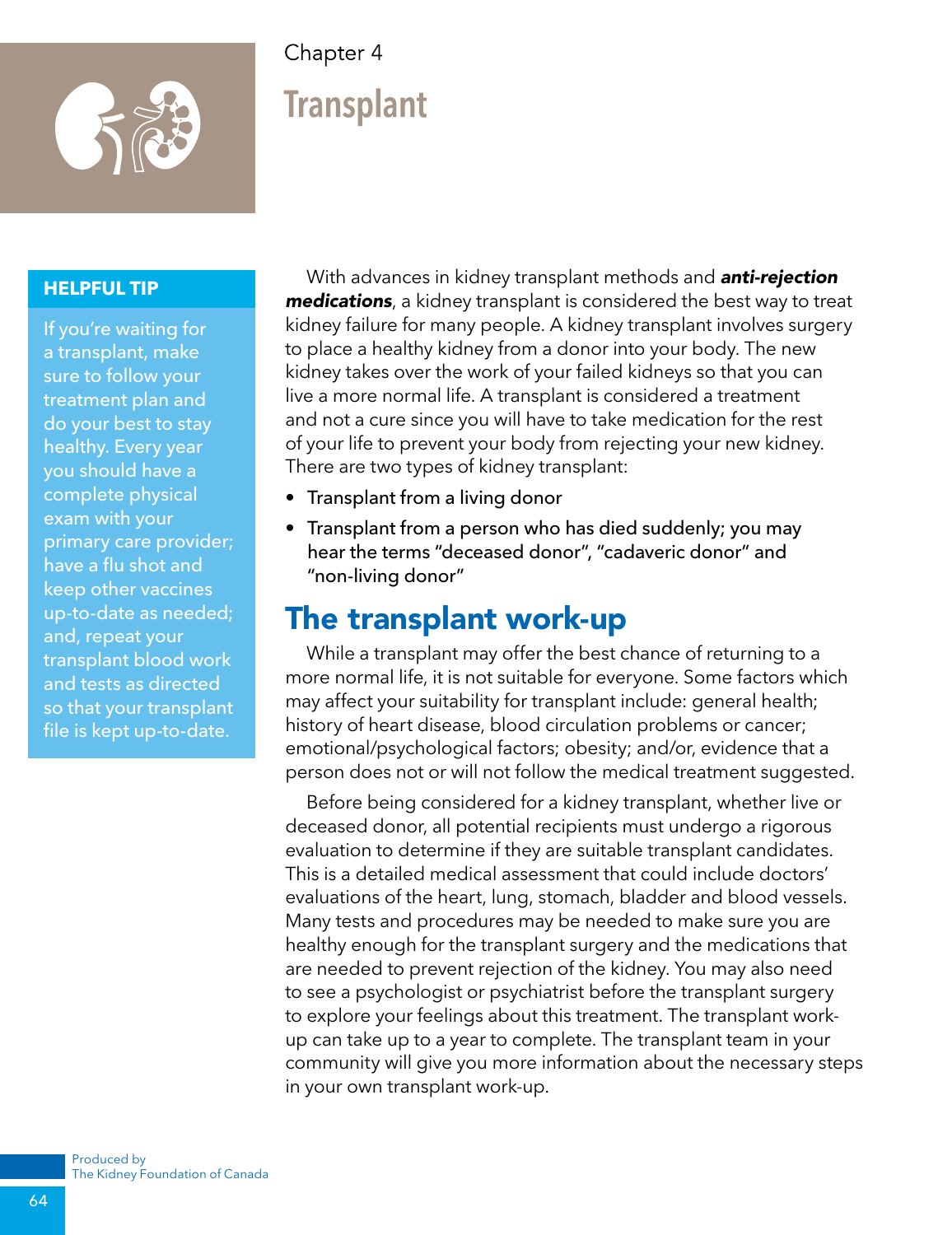

#### NOTES:



## Live donor transplant

A *live donor transplant* is when a kidney from a living donor is transplanted into your body. Live donor transplants tend to last a little longer than transplants from deceased donors. This is usually because a live donor kidney is healthier and there is often a better genetic match because extensive testing is done beforehand. In addition, the transplant can be planned for the best time for both the donor and the recipient. It may even be possible to receive a transplant *before* needing to go on dialysis: this is called a *pre-emptive transplant*.

Compatibility is the most important factor in determining whether your body will accept or reject a donated kidney. Therefore, the most suitable donors are often members of your immediate family, such as your sibling, child or parent. In any type of transplant, the blood group of the donor must be compatible with the blood group of the recipient. If the donor's blood group is compatible with the recipient's, a second blood test called *tissue typing* is done. This test will determine if the kidney donor and the intended recipient are a "match" (they have the genetic similarities to ensure the greatest chance of a successful transplant).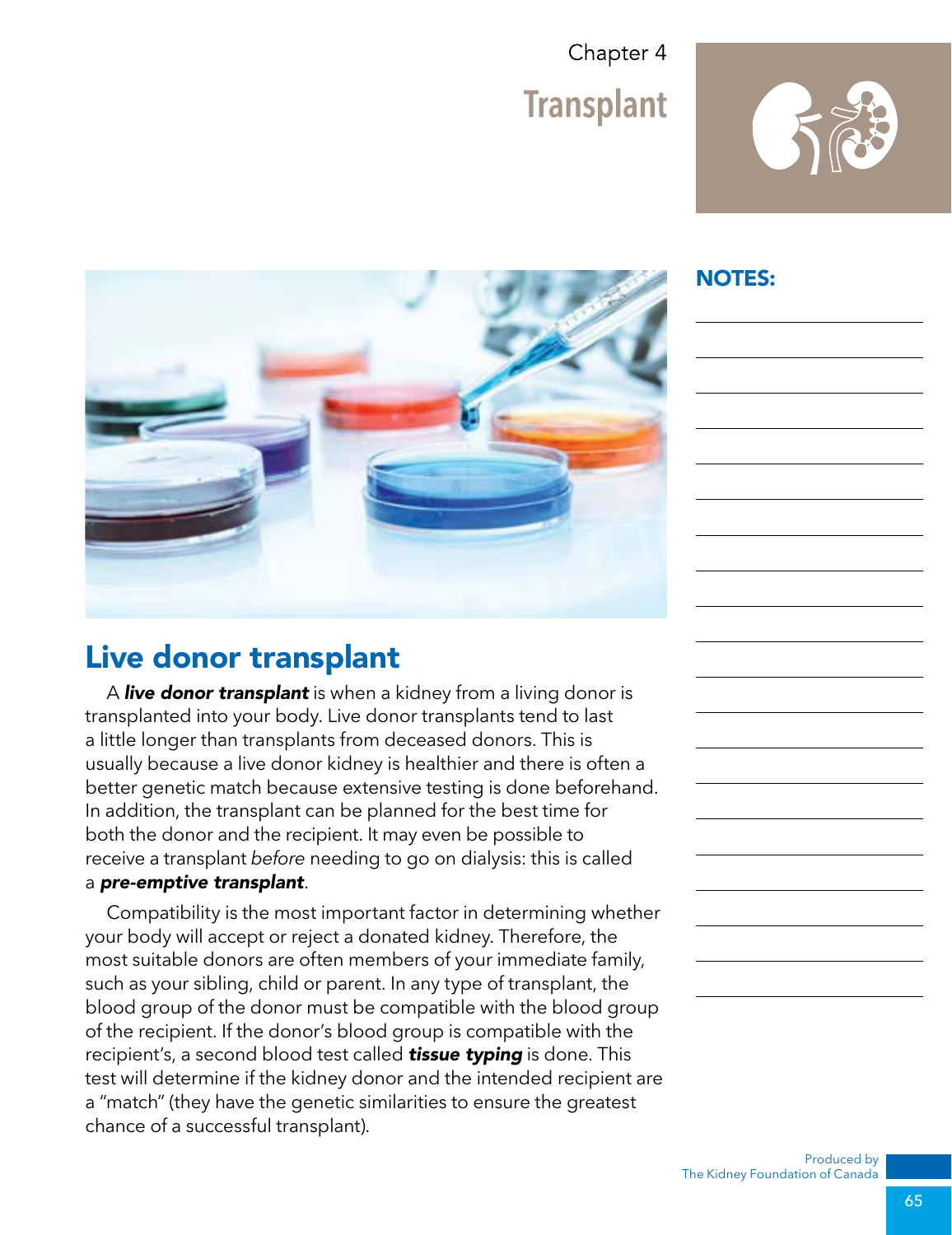

# **Transplant**

If blood tests indicate that the recipient and their potential donor do not match, they are called an *incompatible pair*. This means that the donor's blood type is not compatible with the recipient's blood type or the recipient has proteins in his/her blood (known as *antibodies*) that will reject that donor's kidney. However, the potential living donor may still be able to provide a kidney in an indirect way – see below.

#### **Kidney Paired Donation (KPD) program**

The Kidney Paired Donation (KPD) program makes it possible for recipients who have a friend or family member willing to donate their kidney but who aren't a match, to donate to another recipient, and the intended recipient obtains a living donor kidney from someone else. The KPD program registry is a secure computer database that contains medical information about incompatible donor-recipient pairs from across Canada, compares their information, and identifies pairs that might be able to exchange donors. Ask your local transplant team if this is an option for you.





More information about the KPD program is available on the Canadian Blood Services web site at **organsandtissues.ca**.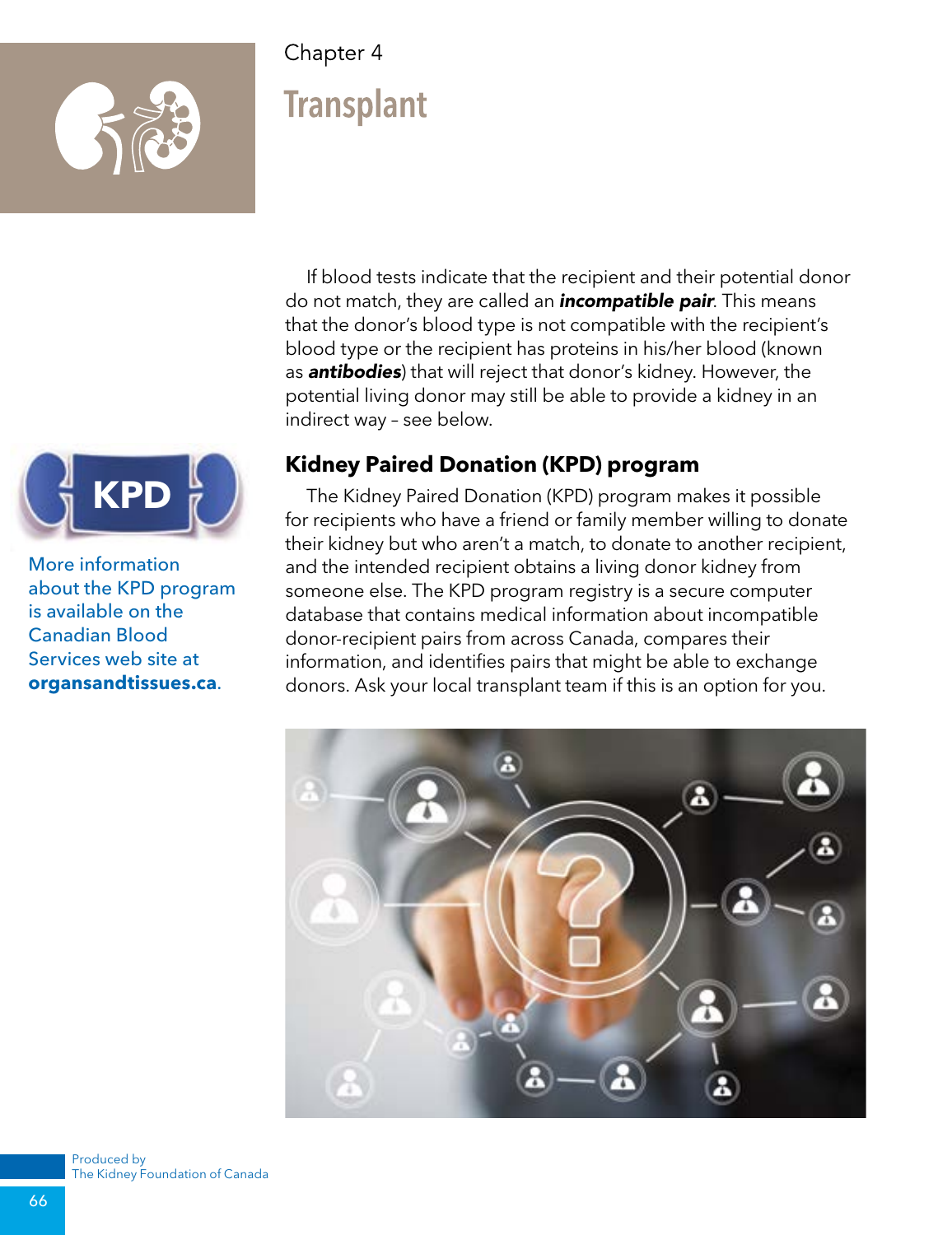**Transplant** 



#### **Living kidney donors**

People who donate a kidney can live a normal life with one kidney and it can be a very rewarding experience. However, this is a big decision for most people. Donating a kidney involves personal sacrifice. A donor faces the usual risks of surgery and is unable to resume normal daily activities for an average of four weeks after the surgery, although this varies from person to person. The transplant team will provide advice and follow-up on the amount of recovery time needed.

Some transplant centres are able to offer "minimally invasive" laparoscopic surgery (also known as keyhole surgery) for kidney donors. With this less invasive procedure, the surgical scar is smaller, there is less pain after the operation and recovery is quicker for the donor.

#### **Living organ donor expense reimbursement**

Living organ donor expense reimbursement is designed to reimburse (pay back) living organ donors and *potential*  living organ donors for their eligible expenses related to the assessment, surgery and recovery phases of the organ donation process. For more



information contact your local Kidney Foundation of Canada office to find out if there is a reimbursement program offered in your province/territory.

#### NOTES: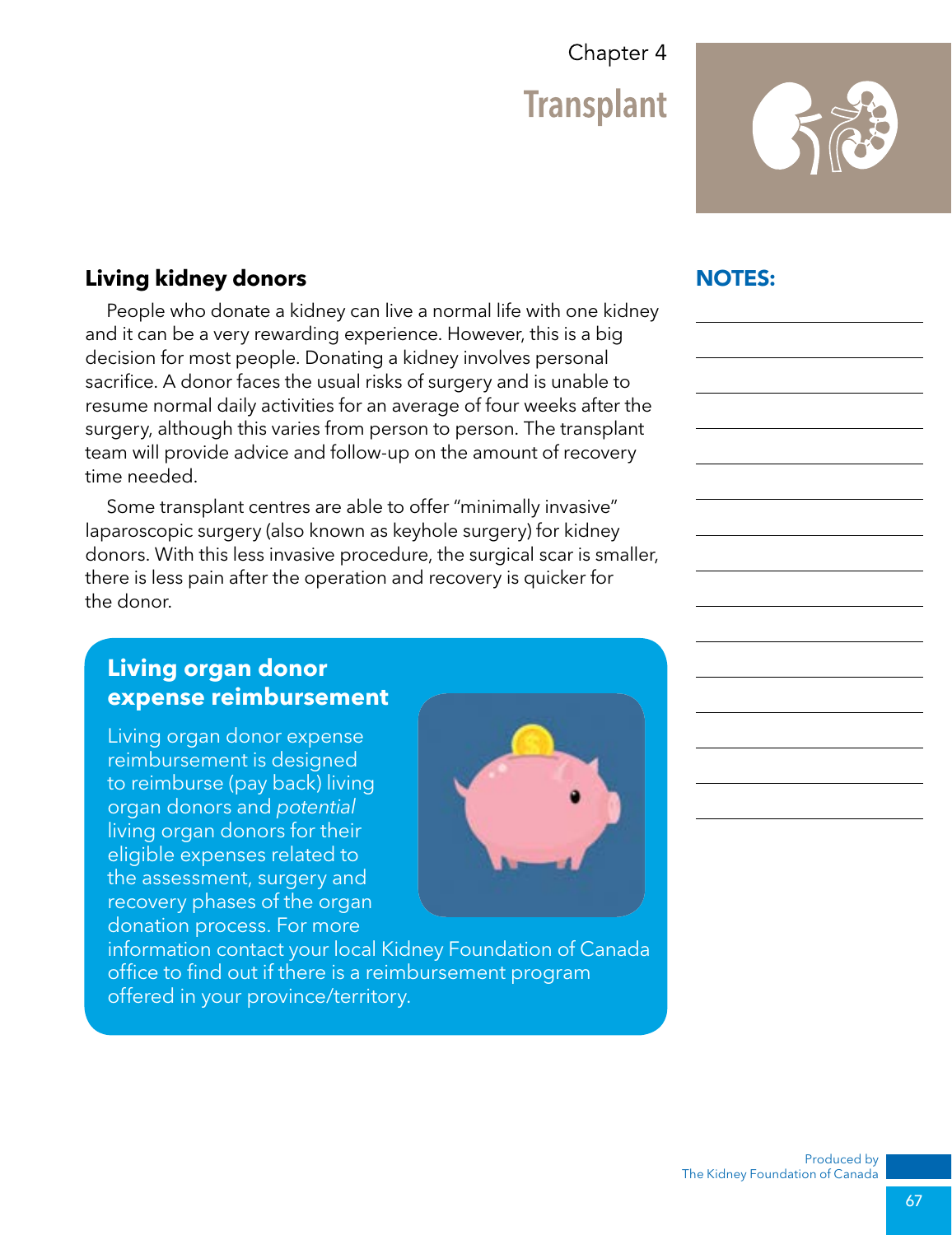

# **Transplant**

#### NOTES:



#### **Tips for talking about living organ donation**

It can be very difficult to ask someone to consider donating a kidney to you. You might worry that the donor's health will be affected or that you are being a burden to your friends and family. A good way to start exploring this option is by educating yourself about living donation and transplant so that you will be prepared when you start sharing your story with people and explaining the options available to you. Tell as many people as you can

(it's easiest to start with your family and closest friends) about your failing kidneys, how a transplant will help you, and how most healthy people can donate a kidney. Focus on educating people about your situation and the options available rather than asking them to donate to you. Ask your kidney social worker or members of your healthcare team for more tips on talking to people about living organ donation.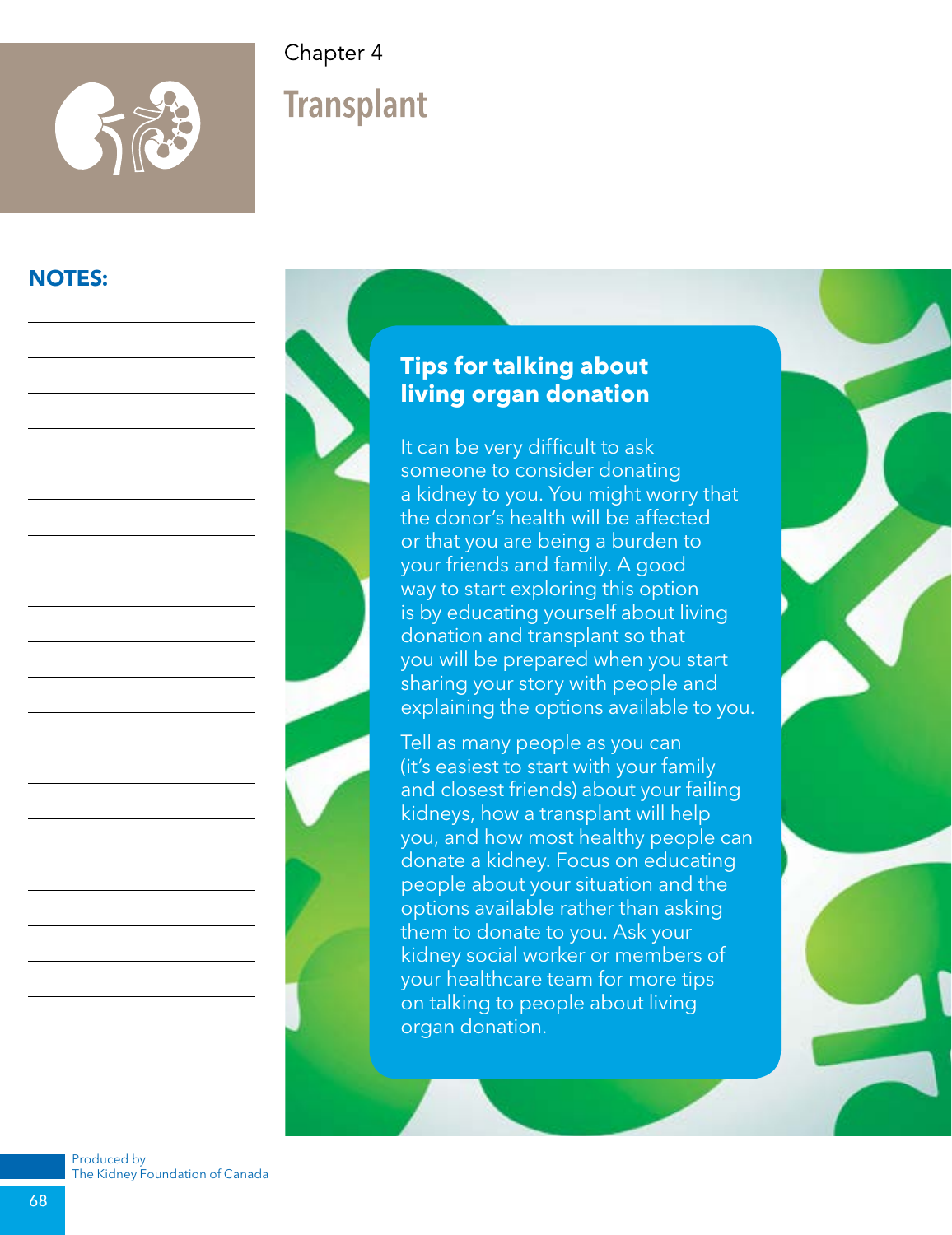Although people with kidney disease are encouraged to approach family and friends about their need for a kidney, potential donors must come forward of their own accord. Talk to your doctor if you know of someone who is interested in donating a kidney to you. Potential donors must be carefully tested before they can donate a kidney. This is to determine if they are healthy enough to donate a kidney and to see if the transplant is likely to work. Your transplant team will arrange for the potential donor to have a series of tests.

Other assessments are done by different members of the healthcare team. This may include the transplant nephrologist, transplant surgeon, clinical nurse specialist, nurse practitioner, social worker and transplant coordinator. In some cases, other specialists such as cardiologists, psychologists or psychiatrists will also see the potential donor. Your healthcare team can supply more information to the potential donor about what is involved.

If the kidney is suitable and the donor is healthy, a date is set for the transplant. You and the donor may be admitted to hospital a day before the transplant to allow time for some final tests.

## Deceased donor transplant

A transplant from a deceased donor is also called a *non-living* or *cadaveric transplant*. In this type of transplant, a healthy kidney from someone who has died, often as the result of a sudden brain injury, is transplanted into your body. The family of the donor is asked to consent to the organ donation.

Following a series of tests, you will be put on a transplant waiting list until a kidney is found that is compatible with your body. The length of time you will have to wait is hard to predict because it depends on how hard you are to match and how many kidneys become available.

Transplant programs have an allocation (or matching) system so that distribution of organs is based on fair criteria such as suitable match, amount of time on the waiting list, etc. Ask your transplant team about the specifics in your community.



#### **Anonymity for donors and recipients**

In Canada, there is a law to protect the anonymity of both the recipient and deceased donor. Therefore, the identity of the donor cannot be shared with the recipient. However, many programs will forward anonymous cards of thanks from the transplant recipient to the donor's family.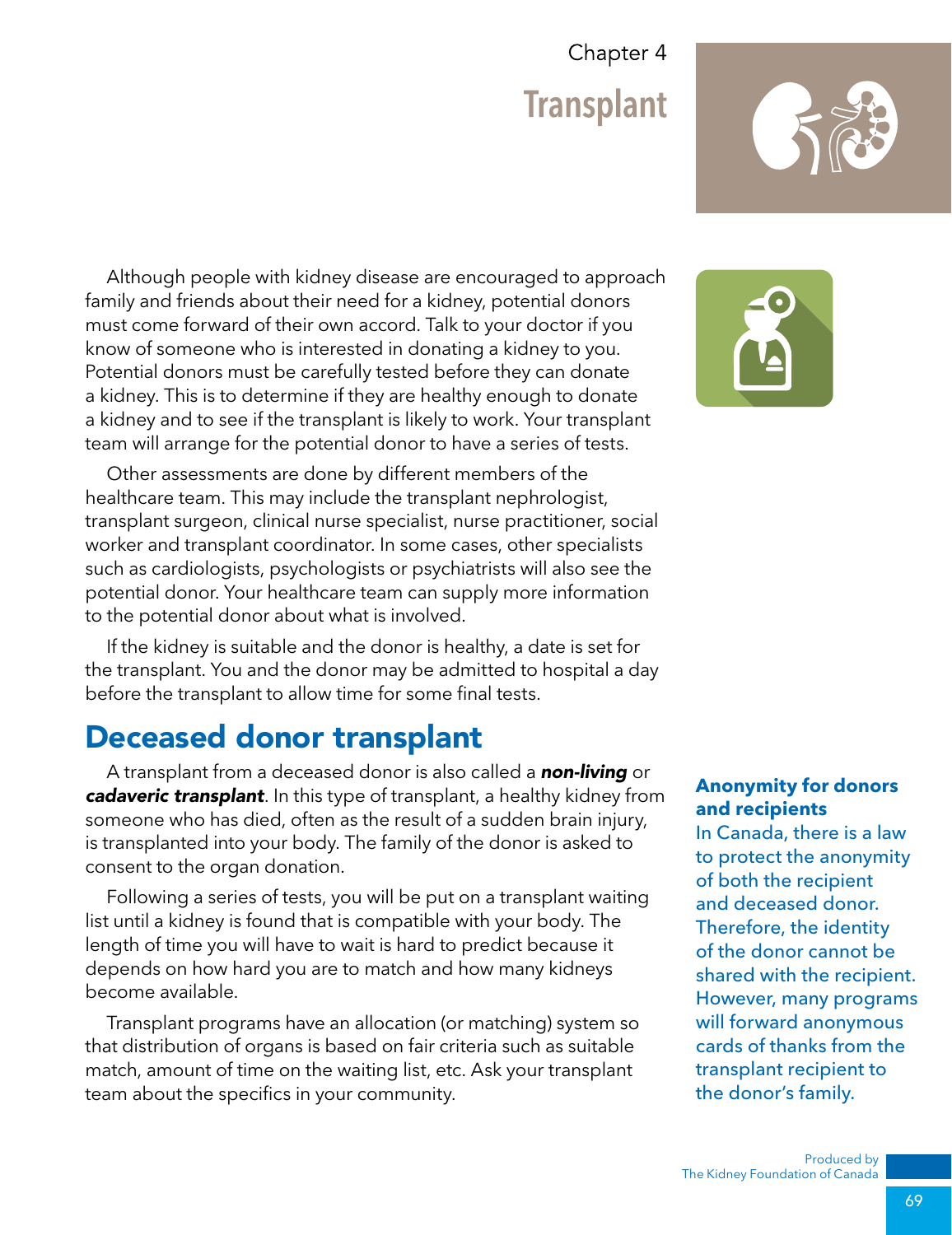

# **Transplant**

#### NOTES:

Before any transplant, some of your blood and some of the donor's cells are mixed together to see if your blood will damage or kill the donor's cells. This is called a *cross match* and is done to make sure there are no substances in your blood, called *cytotoxic antibodies*, that may cause your body to reject the transplanted kidney. While you are on the transplant waiting list, a sample of your blood is periodically collected to determine the level of cytotoxic antibodies. These levels can change over time and affect your ability to receive a transplant.

#### **What is involved in transplant surgery?**

The transplant operation usually takes two to four hours. The new kidney and ureter are placed in the lower abdomen near the groin and are attached to your blood vessels and bladder. A catheter is placed in the bladder for a few days to drain the urine made by the new kidney.



LOCATION OF TRANSPLANTED KIDNEY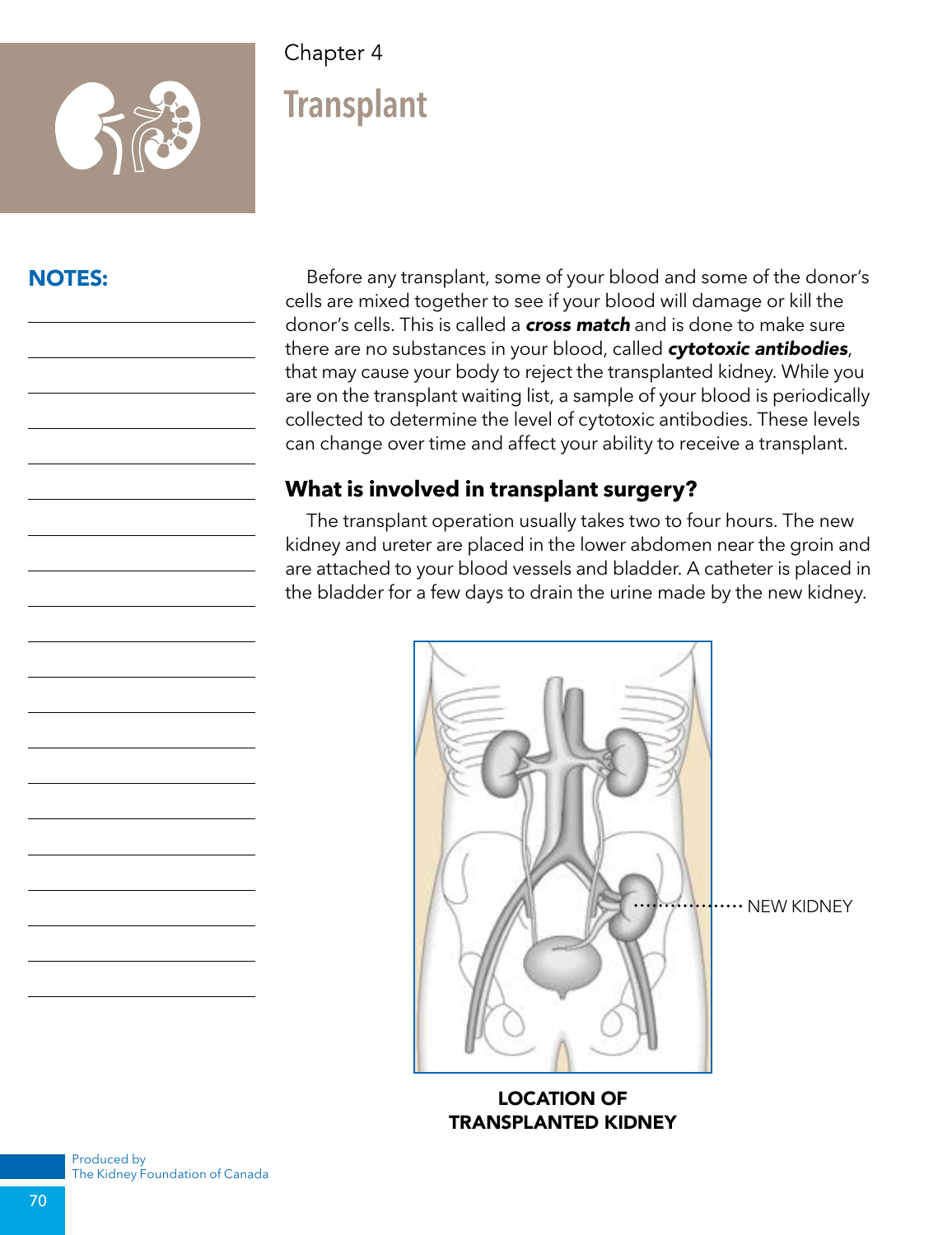A drainage tube is sometimes placed near the transplanted kidney to remove fluids that build up. In some cases, you may need dialysis following the transplant until the new kidney starts to work.

Your old kidneys are not removed unless they are so large there is no room for the new kidney or they are chronically infected. If you do need surgery to remove your old kidneys, your healthcare team will discuss this with you and the surgery will be carefully planned.

#### **Kidney – pancreas transplant**

For people who have kidney failure as a result of Type 1 diabetes (insulin-dependent diabetes) a combined kidney and pancreas transplant can be considered to treat both the kidney failure and diabetes. This procedure is not offered in all centres and is more complicated than a kidney transplant alone. Talk to your doctor for more information about this option.

## What is rejection?

After the transplant, many tests are done to make sure your new kidney is working properly and to watch for any signs of *rejection*.

Rejection occurs when the body recognizes that the transplanted kidney is not its own and mobilizes the immune system to fight against it. Rejection can occur at any time after the transplant, but is more common in the early months.

Different medications are used to prevent rejection, either alone, or in combination. These medications work by blocking the activity of the immune system. However, rejection may occur even when these medications are taken faithfully.

You may feel perfectly well in the early stages of rejection. Rejection is usually discovered by routine blood tests and is treated immediately with special short-term medications. Rejection episodes can usually be treated successfully.

## NOTES:



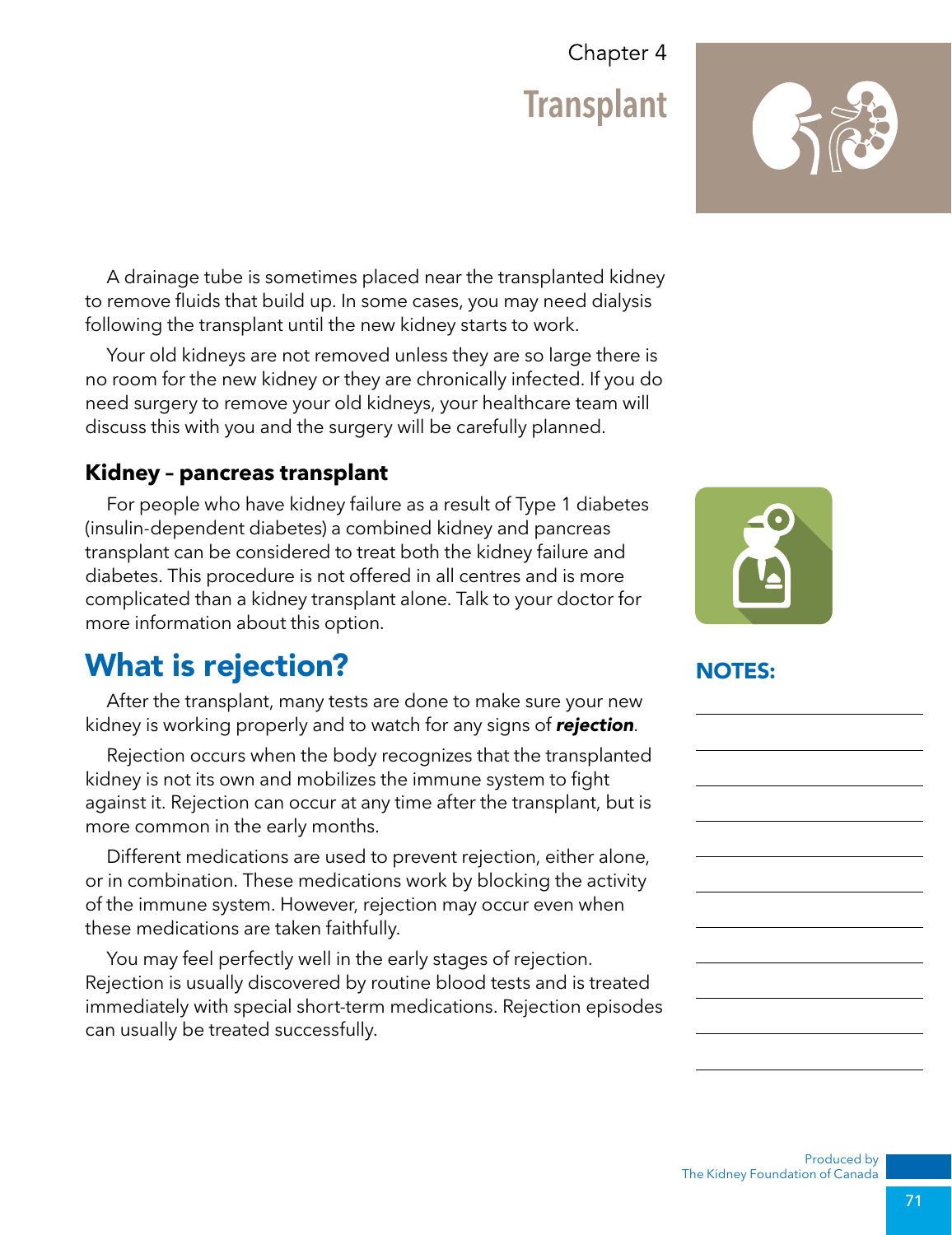

# **Transplant**

#### **IMPORTANT**

If you experience any of the signs of rejection, tell your doctor immediately.

#### NOTES:

#### **Signs of rejection**

- Decrease in urine output
- Increased ankle swelling
- Pain over the transplant area
- Fever
- General feeling of being unwell
- Increase in *creatinine* level make sure to have your lab tests done

It is hard to say how long a transplanted kidney will last. Many factors influence its long-term functioning. Some kidneys have lasted as long as 25 years and more. On average, about half of transplanted kidneys are still working 10 years later. If the transplanted kidney stops working, you will need to go back on dialysis. The transplanted kidney is often not removed. You may be considered for another kidney when you and your doctor think you are ready.

## Anti-rejection medications

#### **Why anti-rejection medications are needed**

After an organ transplant, many types of medication are given to lower the body's immune system so that the transplanted organ is not rejected. These medications are called anti-rejection medications, *immunosuppressants* or transplant medications.

After an organ transplant, you'll need to keep taking your antirejection medications for as long as the transplanted kidney is working. You should not miss any doses because it puts you at risk for rejection of your transplant.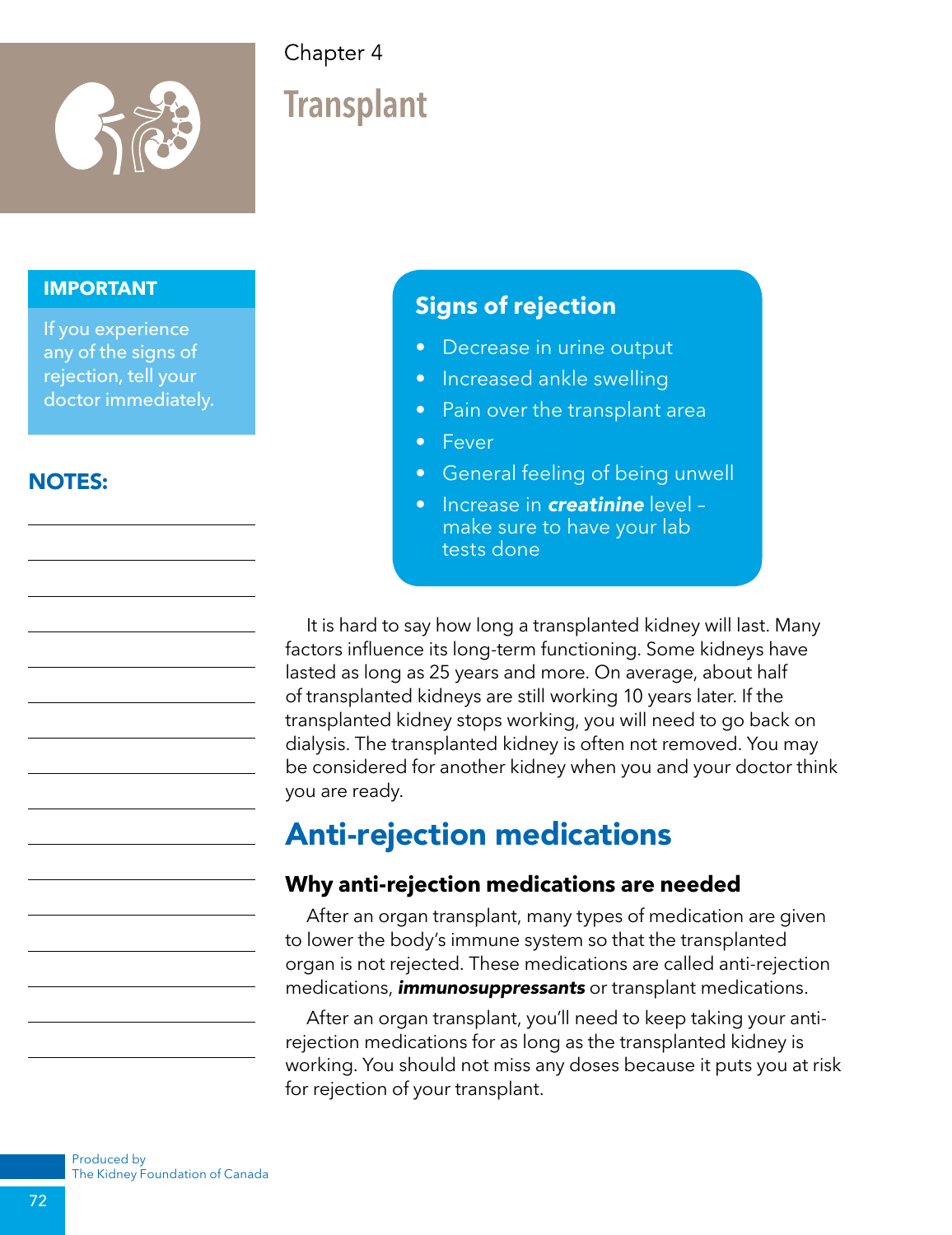

#### **Types of anti-rejection medications**

There are three main types of anti-rejection medications and they all have to do with the white blood cells in your immune system. White blood cells do different things. Some white blood cells "read the name tags" on all the things they see in the body. If the name tags show there is something in the body that does not belong, they raise an alarm and send signals to tell the body to make more white blood cells to fight off the "invader". The invader could be many things: bacteria, a virus, or the organ that was transplanted.

Here are the three main types of anti-rejection medications:

- Medications that make it harder for white blood cells to raise the alarm if they see something that doesn't belong. Examples: cyclosporine, tacrolimus
- Medications that limit how many new white blood cells your body can make. Examples: azathioprine, mycophenolate, sirolimus
- Medications that make it harder for your white blood cells to talk to each other. Example: prednisone

Many transplant recipients take two, three or four anti-rejection medications. Your transplant team will choose the best ones for you. It's extremely important to take them *exactly as ordered* to make sure you get the best benefits while trying to avoid serious side effects.

In this handbook, we've used the generic name of the medication rather than the brand name because there are often several brands available. Towards the back of this handbook, there is a chart showing examples of brand names.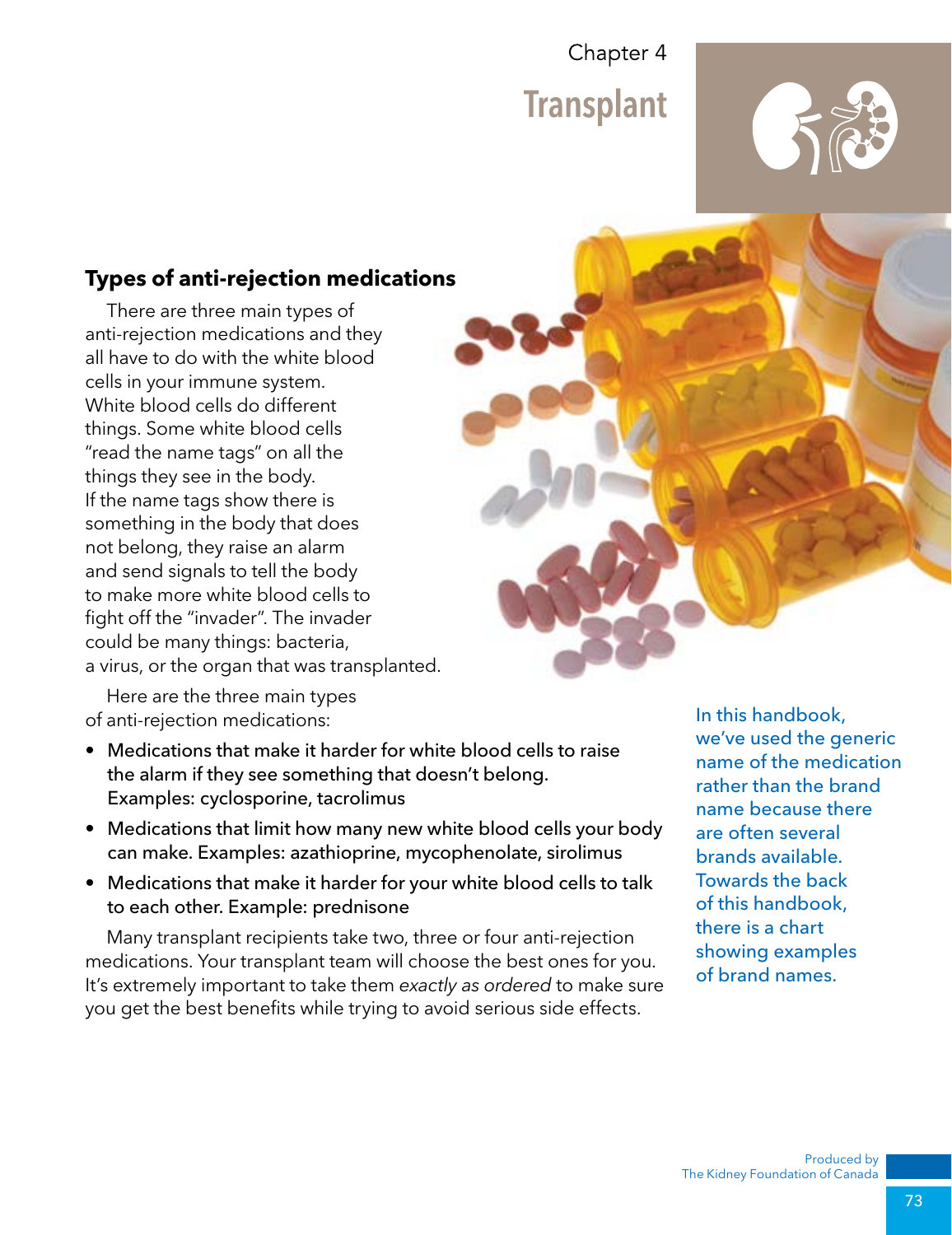

# **Transplant**



#### NOTES:

#### **Most common anti-rejection medications**

#### Cyclosporine, tacrolimus and sirolimus

Each person's body absorbs and breaks down these medications in a different way. This means that people taking the same dose could have very different levels of these medications in their body.

To be effective, these medications must stay at a certain level in your blood. If the level is too low, your new organ may be rejected. If the level is too high, your kidney or liver may suffer or you may have other effects from the medication.

Your blood levels of some of the medications are checked, often just before you take your morning dose of these medications. While you are in hospital, your levels are checked often and, after you go home, you will go to a blood laboratory to get your levels checked before or after visits to the transplant clinic.

#### **Important**

If you take cyclosporine, tacrolimus or sirolimus, you should avoid grapefruit, grapefruit juice and certain types of oranges (Seville oranges). These foods increase the level of these medications in your blood.

#### Azathioprine and mycophenolate

These medications affect how many new white blood cells your body can make. They may also limit other cells your body makes, such as red blood cells and *platelets* (which are responsible for blood clotting). Blood counts are done regularly to make sure they are within safe limits.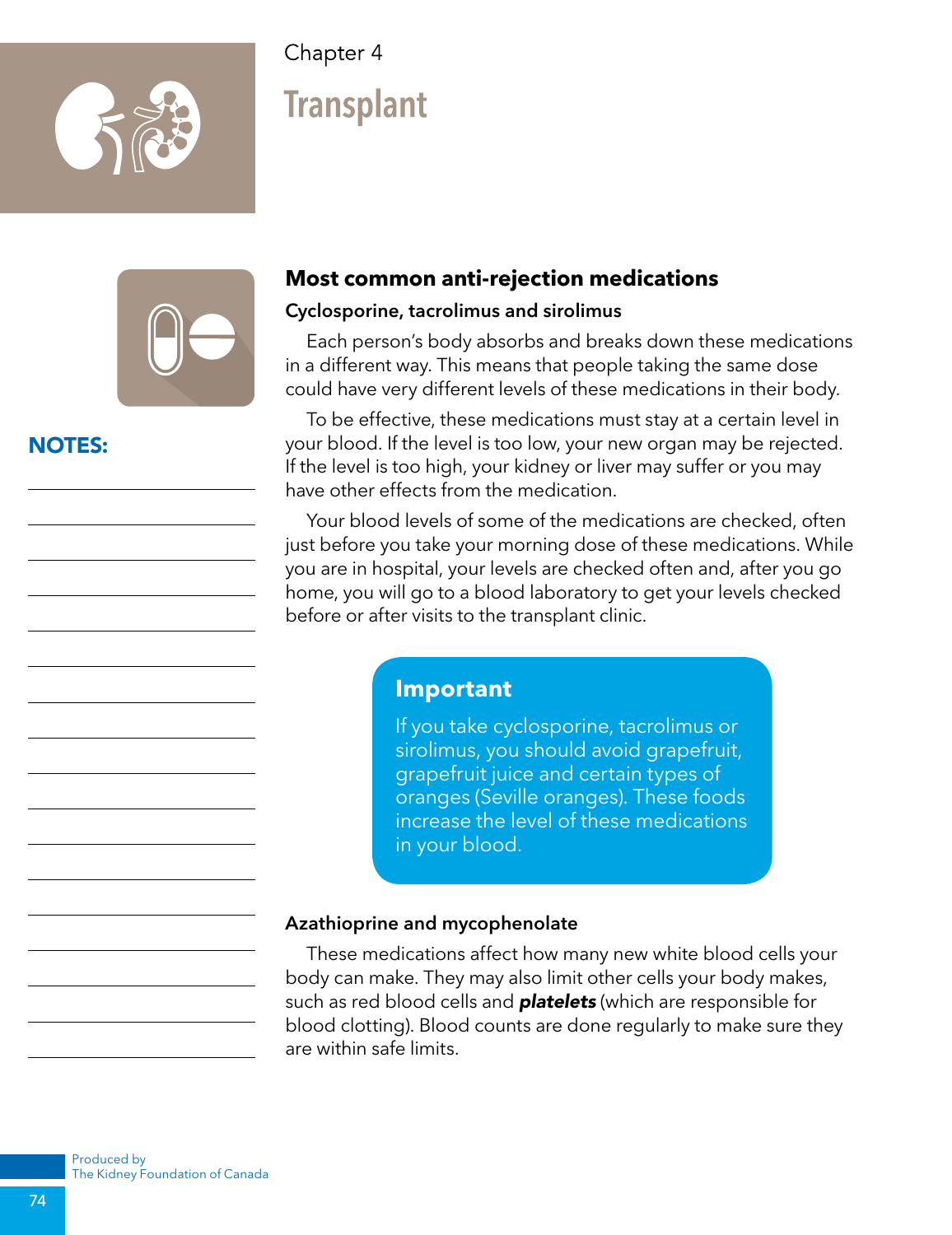

#### Antithymocyte globulin and basiliximab

Antithymocyte globulin and basiliximab are antibodies that block the function of the immune cells, which are responsible for rejecting a transplanted kidney. Some patients receive several doses of these medications, given intravenously, at the time of the transplant.

In the first two or three days of receiving antithymocyte globulin, people may feel like they have the flu (fever, chills, nausea, headache). These effects generally go away. Medications such as acetaminophen, prednisone and diphenhydramine may be given to help with these side effects.

#### **Side effects**

All medications, even vitamins, herbs and natural products, can have side effects. Just because a side effect is possible with a medication, it does not mean that everyone will have it.

Most people can take anti-rejection medications without any problems. If you notice a side effect or feel different than normal, let your transplant team know so they can help you with it. *It's important for them to know how you are feeling before you take steps to feel better on your own.*

An important possible side effect that can happen with all anti-rejection medications is an increased risk of infection.

- You may need to take antibiotics to prevent serious lung infections.
- You may need to take antivirus medications to prevent serious viral infections.
- Wash your hands often and thoroughly with regular soap and water.
- Avoid being around people who are sick.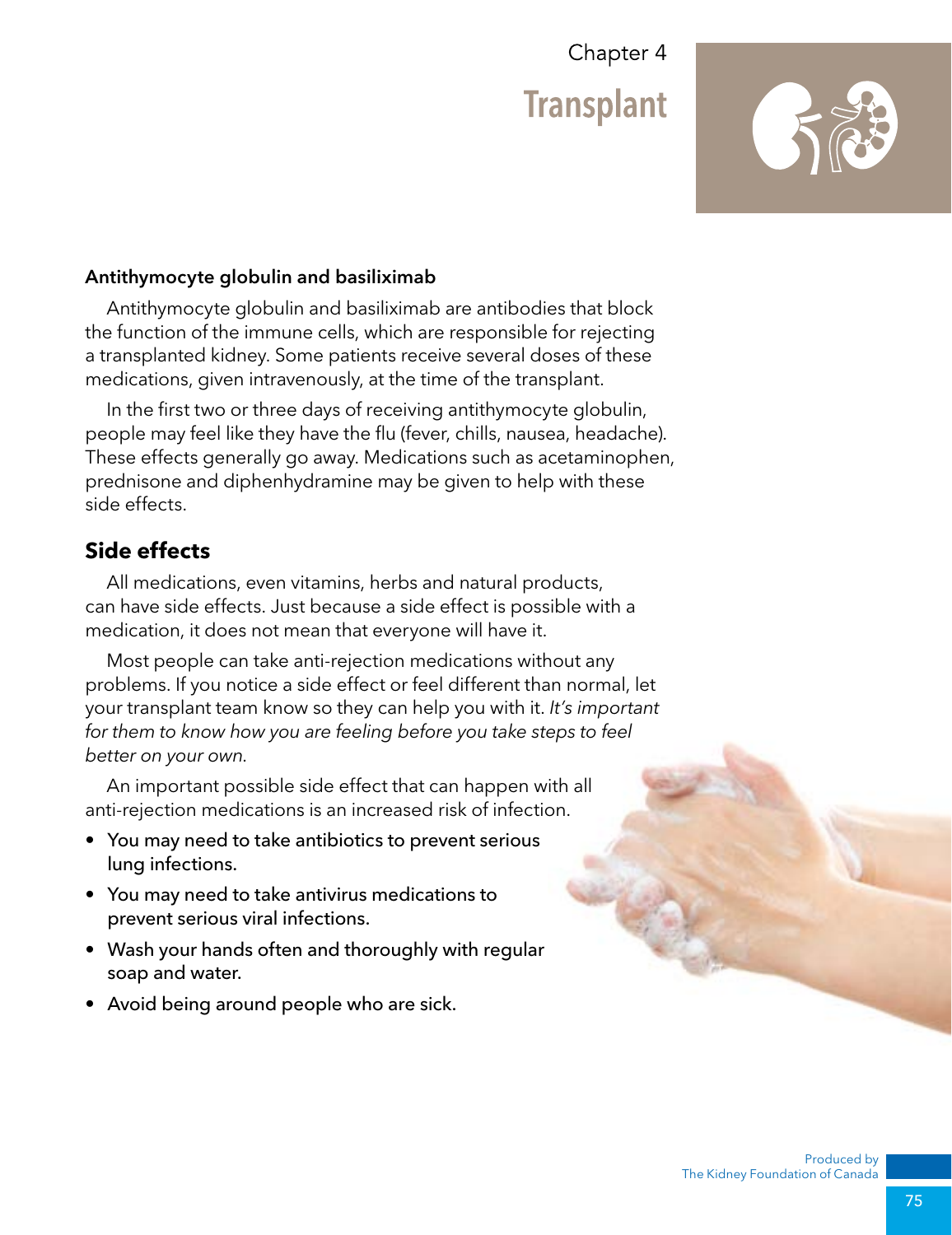

# **Transplant**

Below is a chart that shows some of the possible side effects from taking various anti-rejection medications. There are also *other* side effects that are not listed below. If you have other side effects or concerns, talk to your transplant team and pharmacist.

#### **Common anti-rejection medications and some of the possible side effects**

|                                                            | <b>AZATHIOPRINE</b> | <b>CYCLOSPORINE</b> | <b>MYCOPHENOLATE</b> | <b>PREDNISONE</b> | <b>SIROLIMUS</b> | <b>TACROLIMUS</b> |
|------------------------------------------------------------|---------------------|---------------------|----------------------|-------------------|------------------|-------------------|
| Increased risk of infection                                | X                   | $\pmb{\mathsf{X}}$  | $\boldsymbol{X}$     | $\mathbf{x}$      | $\mathbf{x}$     | $\boldsymbol{x}$  |
| Stomach upset, nausea,<br>heartburn, loose stool, diarrhea |                     |                     | $\boldsymbol{X}$     |                   |                  |                   |
| <b>Tremor</b>                                              |                     |                     | $\pmb{\mathsf{X}}$   |                   |                  | $\mathbf{x}$      |
| High blood pressure                                        |                     | X                   |                      |                   |                  | $\mathbf{x}$      |
| <b>High cholesterol</b>                                    |                     | $\mathsf{x}$        |                      |                   | $\pmb{\chi}$     | $\mathbf{x}$      |
| Hair growth                                                |                     | $\mathbf x$         |                      |                   |                  |                   |
| <b>Hair loss</b>                                           |                     |                     |                      |                   |                  | $\boldsymbol{x}$  |
| <b>Increased cancer risk</b><br>(skin cancer and lymphoma) | X                   | $\pmb{\chi}$        | $\mathbf{x}$         | $\mathbf{x}$      | $\mathbf{x}$     | $\boldsymbol{x}$  |
| Increased risk of high blood<br>sugar or diabetes*         |                     |                     |                      | $\mathsf{x}$      |                  | $\boldsymbol{x}$  |
| Low blood cell count                                       | $\mathbf{x}$        |                     | $\boldsymbol{x}$     |                   | $\mathbf{x}$     |                   |
| Increased appetite and<br>weight gain**                    |                     |                     |                      | $\mathbf{x}$      |                  |                   |
| Increased ankle swelling<br>or edema                       |                     |                     |                      | $\mathbf{x}$      |                  |                   |
| Skin changes (thinner, acne,<br>slow wound healing)        |                     |                     |                      | $\mathsf{x}$      | $\mathbf{x}$     |                   |
| <b>Mood changes</b>                                        |                     |                     |                      | $\boldsymbol{X}$  |                  |                   |
| <b>Bruising</b>                                            |                     |                     |                      | $\boldsymbol{X}$  |                  |                   |

(not a complete list)

\* If you have diabetes, make sure to check your blood sugar often, and make a plan with your diabetes team to adjust your diabetes medication after your transplant.

\*\* Make sure to meet with the dietitian to discuss the foods you can and should eat after the transplant.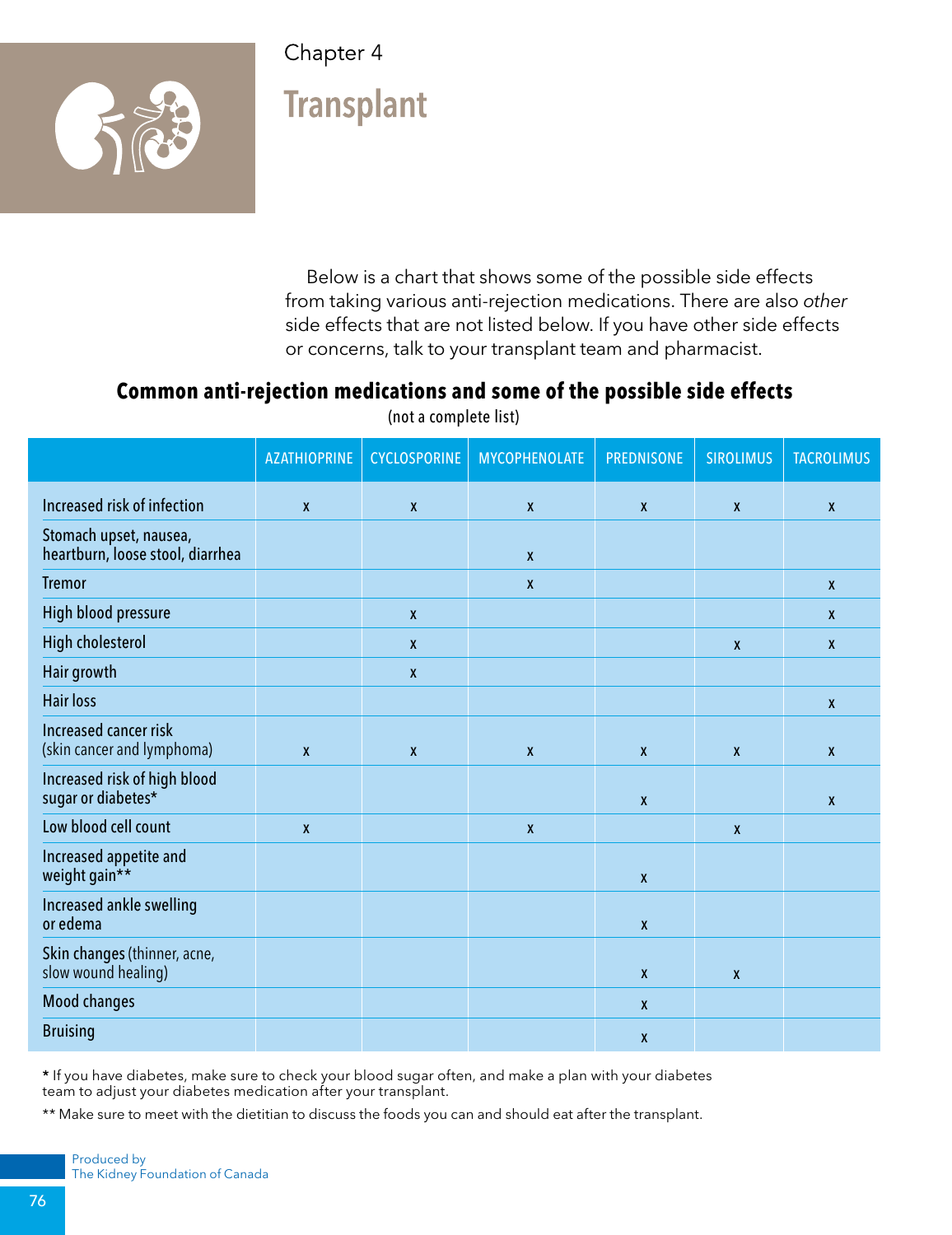**Transplant** 

## NOTES:

## Important guidelines about medications and your transplant

#### **Interaction with other medications, remedies and foods**

Many of the medications you take to keep your transplant healthy will be negatively affected by certain foods and other medications. This includes other prescription medications, over-the-counter drugs and treatments, and herbal remedies.

Here are some examples of how your anti-rejection medications (especially cyclosporine, tacrolimus and sirolimus) interact with many other commonly used medications and some foods.

- Some pills, including St. John's wort, can make cyclosporine and tacrolimus ineffective (useless). This can cause damage to, or the loss of, your transplant.
- Erythromycin and clarithromycin (antibiotics often used for sore throats) can make cyclosporine and tacrolimus levels increase high enough to cause kidney damage, if not carefully watched.
- As stated earlier, you should avoid grapefruit, grapefruit juice and certain types of oranges (Seville oranges). These foods may cause an increase in the level of cyclosporine, tacrolimus and sirolimus in your blood.

Your transplant team keeps an up-to-date list of all the medications you take. You should check with your transplant team *before* taking any new medication, even if it's prescribed for you by another doctor, or is an over-the-counter pill or herbal remedy. Your team will make sure the new medication, over-the-counter pill or herbal remedy is safe for you.

When any doctor or pharmacist prescribes a medication or other treatment for you, always make sure they have considered your transplanted kidney and the other medications you're taking.

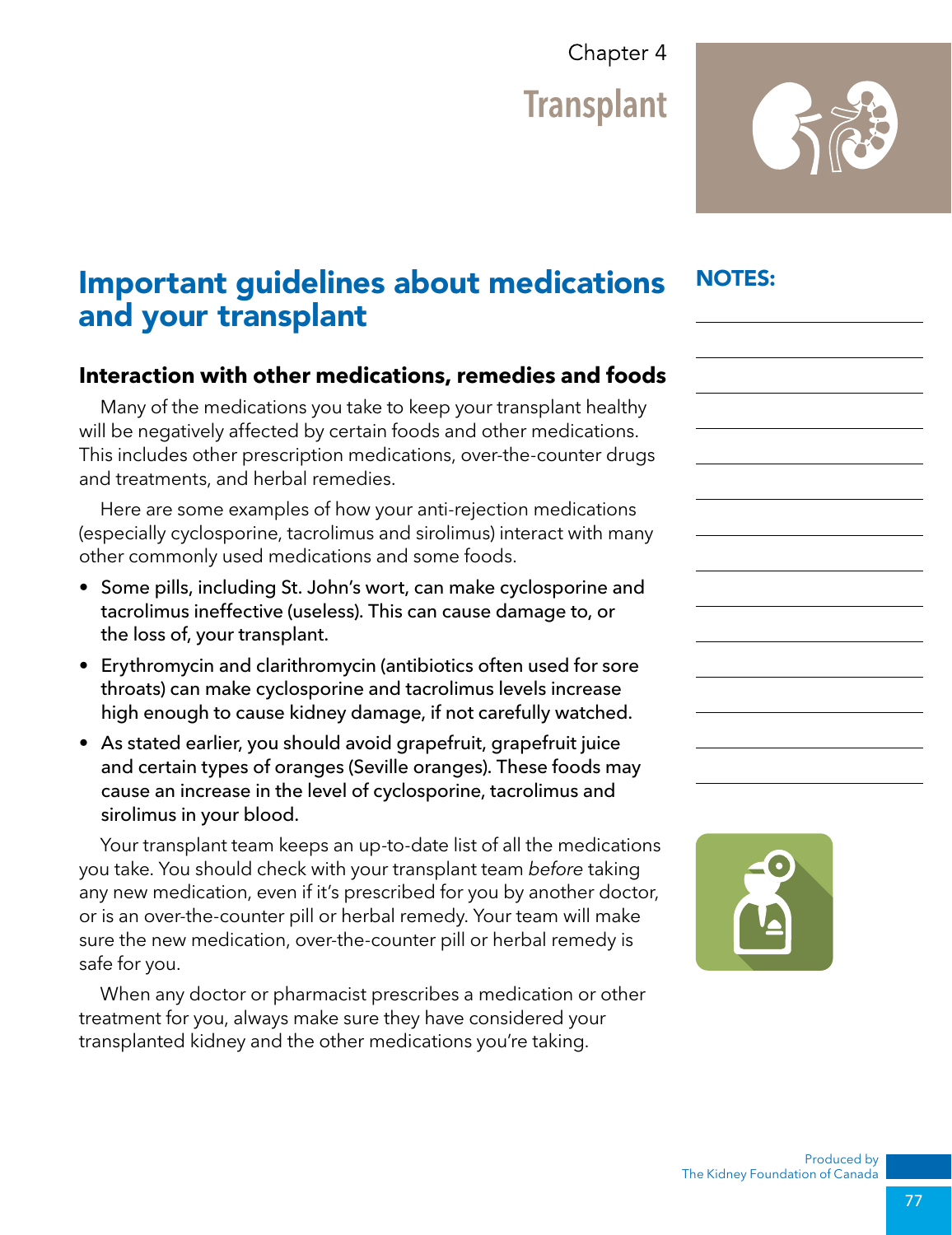

# **Transplant**

#### See the online version of

**Book One: Living with reduced kidney function, Chapter Four: Managing your medications for kidney health** for more tips on managing your medications: **kidney.ca**.

#### **Taking anti-rejection medications**

It's very important to take all of your anti-rejection medications and at the correct times of the day, as determined by your transplant team. Missing doses and taking doses too late can let your immune system start to attack your transplant. You might not feel any different and your blood tests may look fine to start with. The damage can build up and you may lose your transplant later.



If it's hard to remember to take your transplant medications, talk to your transplant team about making the schedule easier. Using alarms or smart phone apps can help. You may also want to ask your pharmacist about using a bubble pack for your medications.

If you are having side effects from your transplant medications, talk to your transplant team about ways to help you feel better.



#### **Keep an adequate supply of medications**

Make sure to always have a supply of your anti-rejection medications so that you never run out. You should usually allow at least one week when reordering from the pharmacy.

Make sure to talk to your transplant team about coverage of anti-rejection medications. Sometimes the medications can *only* come from the transplant hospital and sometimes they come from your local pharmacy. You may be responsible for paying for your anti-rejection medications and they can be very expensive. Your transplant team can work with you and your insurance plan to sort out medication coverage.

Produced by The Kidney Foundation of Canada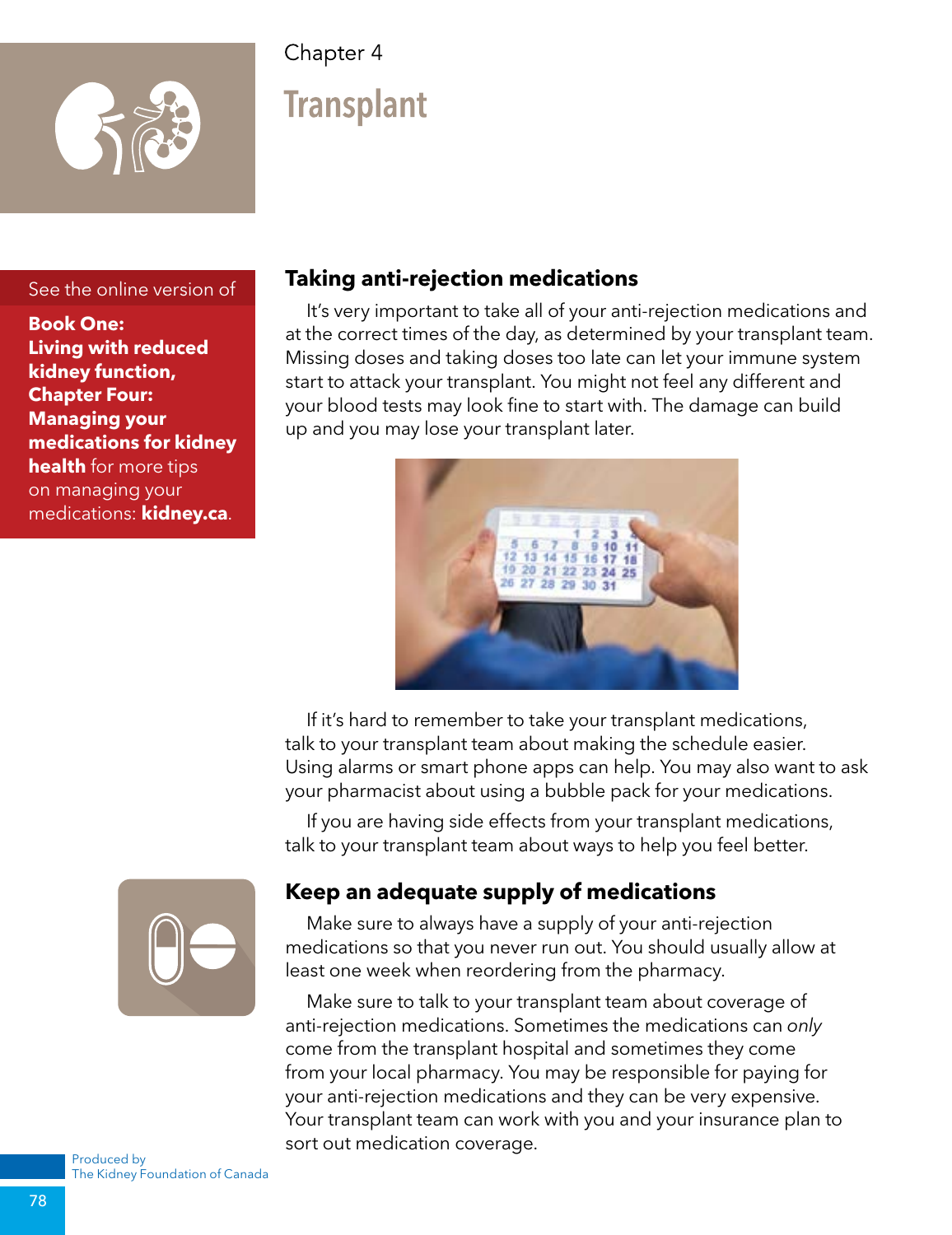



## Living well with a kidney transplant

It is important to get plenty of rest after a transplant. You may tire easily as a result of the operation and your stay in the hospital. Your energy will return however, and you will find you need less rest. After you have recovered from the transplant operation and are used to taking your anti-rejection medications, you'll find yourself returning to a more normal lifestyle. While you'll have to take medications every day and visit a transplant clinic regularly, you won't need dialysis anymore.

#### **Stay active**

Walking is the best exercise at first. You can also do light housework, but avoid any heavy lifting for at least two months following the transplant. After the recovery period you should aim for 30 minutes of exercise each day. Try brisk walking, cycling, swimming, tennis or gentle aerobics. Talk to your doctor before doing any strenuous exercise.

#### **TRAVEL TIP**

If you travel after your transplant, bring an extra supply of medication in case your travel plans change. Always keep your medication in the original containers with labels that come from the pharmacy. Carry your medication with you in your carry-on bag.

#### See **Chapter Eight:**

**Living well with kidney failure** for more information about travel-related topics.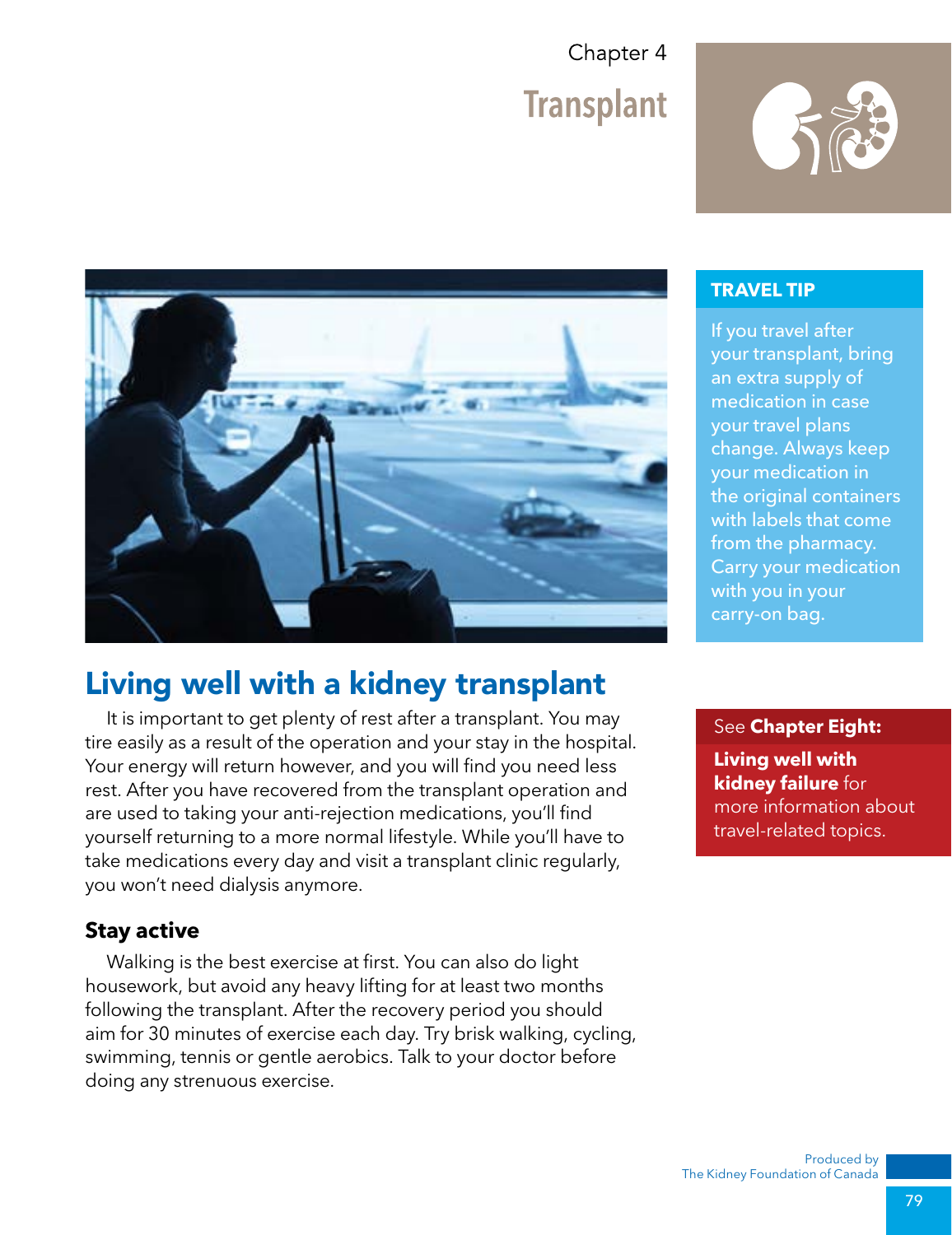

## **Transplant**

#### NOTES:

Some people are worried they will get hurt while exercising. While you should avoid contact sports that could bruise your new kidney, regular exercise is the best way to protect your health as well as your kidney. Exercise will protect your bones, lower blood pressure, control your blood sugar and cholesterol levels, and help control your weight. Staying active also gives you more energy and can help lift you out of a depressed mood.



#### **Aim for a healthy weight**

After your transplant, you may have a better appetite and you may gain unwanted weight. Losing weight is difficult but it can have health benefits for you and your kidney. If you are overweight, losing just 10% of your current weight has been shown to lower blood pressure, control blood sugar and cholesterol levels and reduce the risk of heart disease. If you need help losing weight, ask your doctor to refer you to a weight loss program or speak with a dietitian.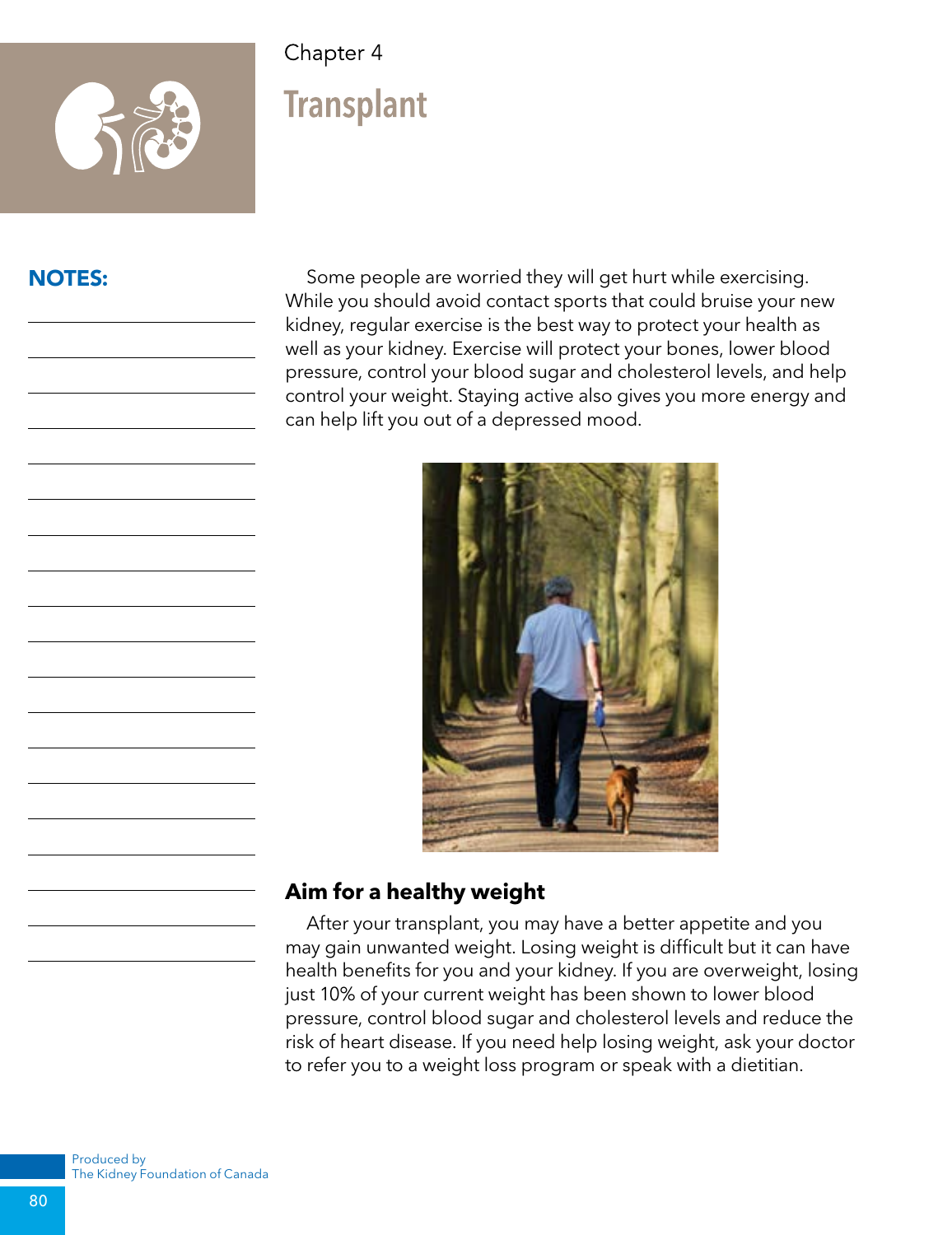#### **Follow a healthy diet**

Here are some guidelines to help you follow a heart-healthy diet that can help reduce your risk of heart disease:

- Aim for at least five servings of fruits and vegetables each day.
- Eat a wide variety of raw and sometimes cooked vegetables and fruit. Include dark green leafy vegetables like spinach, chard, and kale. Include colourful vegetables like beets, tomatoes and sweet peppers.
- Include fatty fish (salmon, mackerel, anchovy, sardines) regularly.
- Snack on nuts and seeds (almonds, hazelnuts, walnuts, pumpkin seeds).
- Use olive oil in your cooking.
- Include whole grain breads, pasta and brown rice.
- Include low-fat dairy products like yogurt and cheese.

While a heart-healthy diet may include having an occasional glass of wine or beer, the effect of alcohol on a transplanted kidney is not really known. It is best to limit alcohol. If you have any questions, speak with your doctor or dietitian about how much alcohol is safe for you to consume.



#### **HEART-HEALTHY DIET**

If you want to learn more about a hearthealthy diet, talk to your doctor or dietitian about DASH (Dietary Approaches to Stop Hypertension) or the Mediterranean diet.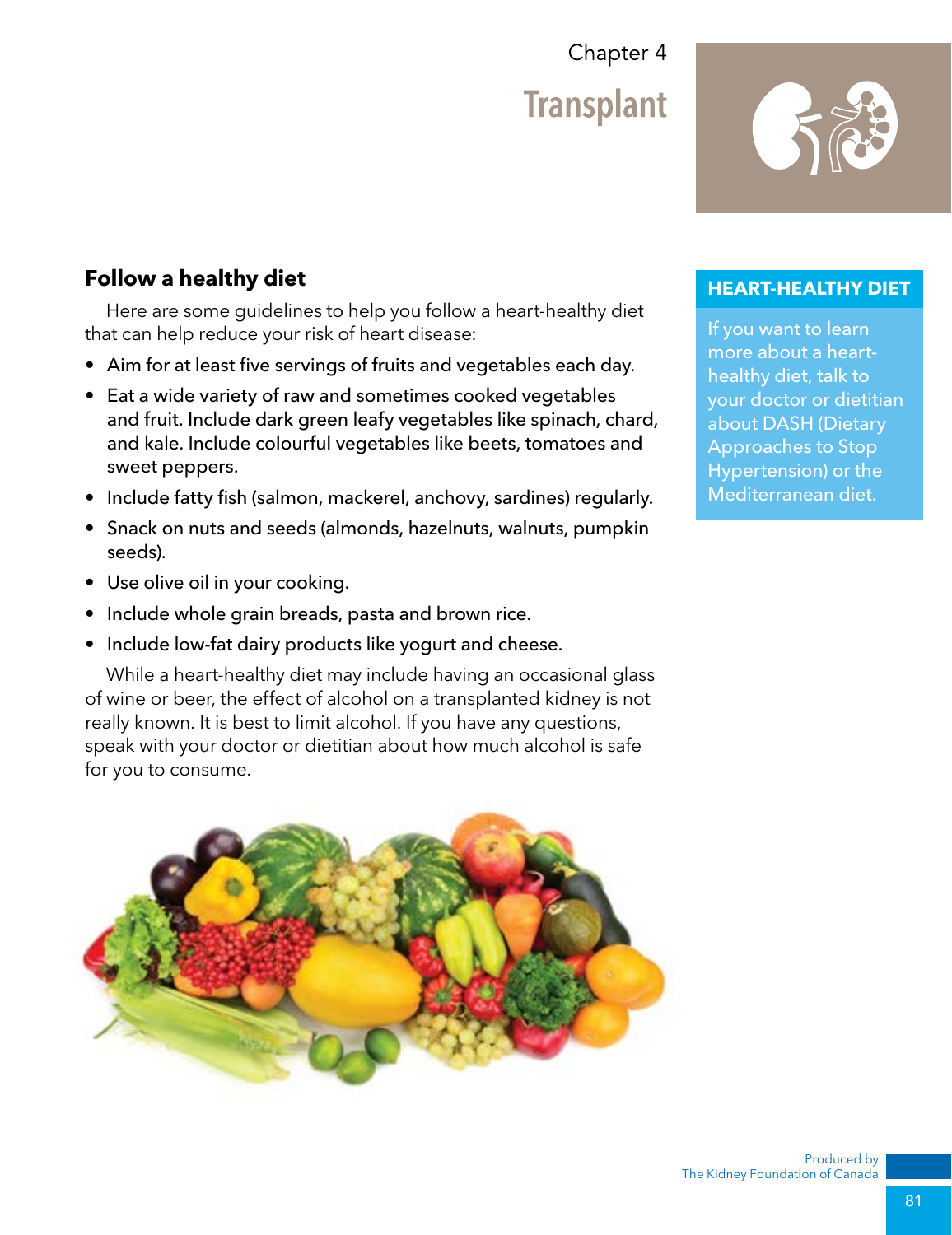

# **Transplant**

#### NOTES:

#### Calcium and phosphorus

As long as your new kidney is working well, the levels of calcium and phosphorus in your body will return to normal. After your transplant, it is no longer necessary to restrict phosphorus or to take phosphate binders. In fact, it is important to consume an adequate amount of these minerals. The main sources of these minerals are milk and milk products.

#### Cholesterol and fat

You may develop an elevated *cholesterol* level after your transplant. Anti-rejection medications may contribute to this. You can lower your cholesterol level by losing weight, making healthy food choices and staying active and by reducing the saturated fat in your diet. You may need to take prescription medication if changes in your diet do not lower your cholesterol level.

#### Fluid and sodium

You do not need to restrict your fluid intake as long as your new kidney is working well. In fact, it is important to drink a lot of fluids for your new kidney to work well. Anti-rejection medications may increase your blood pressure after a transplant. To help lower your blood pressure, you may need to continue to limit the amount of sodium in your diet.

#### Potassium

Anti-rejection medications sometimes increase the potassium level in the blood. Therefore, you may need to limit your potassium intake after your transplant. Your dietitian can help you make lower potassium food choices.

#### Protein

For the first two months following a transplant, you will need slightly more protein in your diet. Protein is necessary to repair tissue and help the healing process after transplant surgery. After the first two months, you can return to a moderate intake of protein.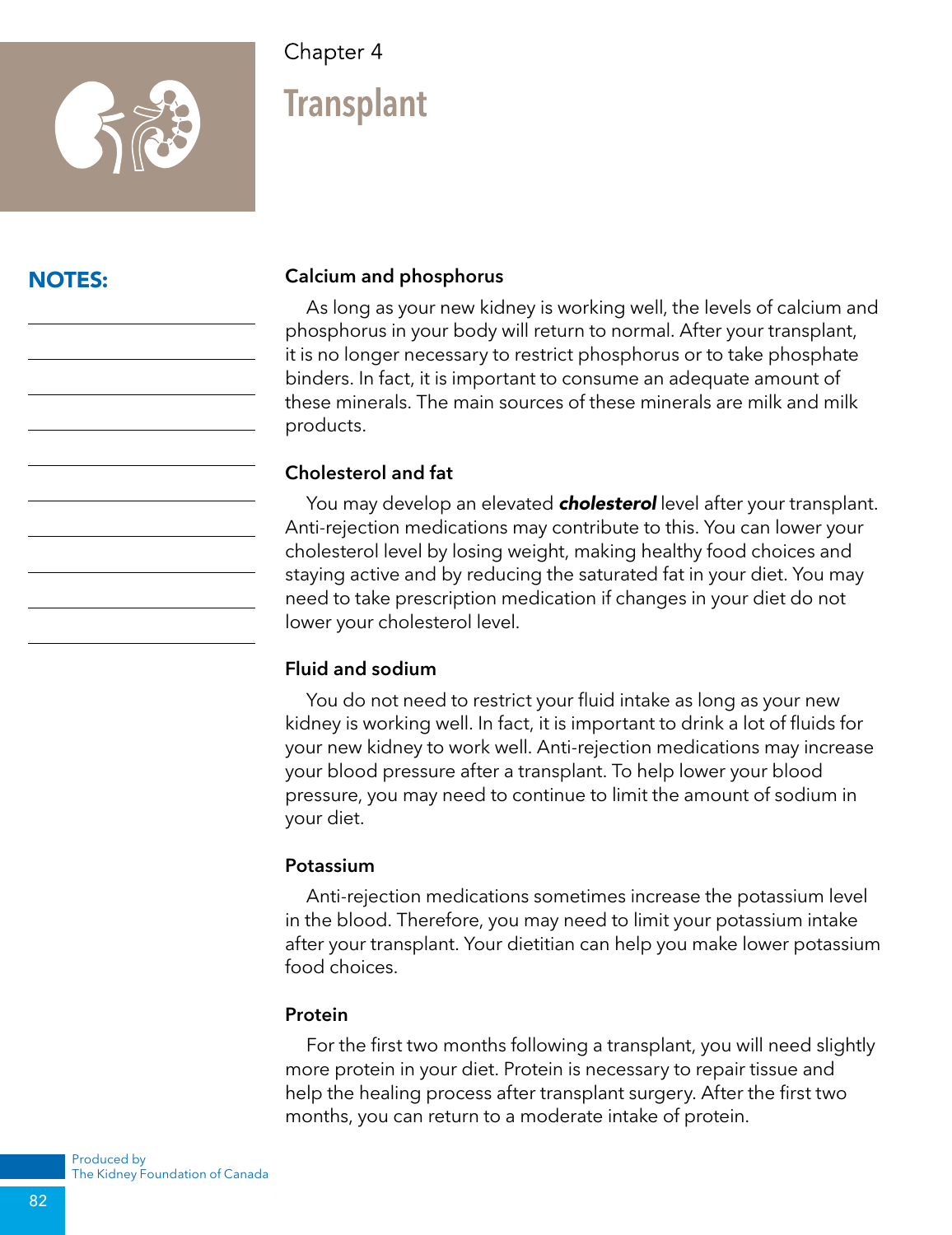**Transplant** 



#### NOTES:



## General recommendations for good health after a transplant

- Wear a Medical ID bracelet that identifies you as the recipient of a kidney transplant.
- Avoid prolonged exposure to the sun. Anti-rejection medications can make your skin more susceptible to sun damage and skin cancer. If you do spend time in the sun, apply a good sunscreen first, preferably one labelled SPF 45 or more (and reapply as needed). Wear a hat and clothing which blocks the sun.
- Wash your hands regularly to help avoid infections.
- Prepare, cook, serve and store food in a safe manner. Also, since you are immunosuppressed (your immune system is weakened due to the anti-rejection medications you are taking), do not eat raw meat, fish, poultry, eggs and raw cheese since these foods could contain bacteria that could make you ill.
- Report fevers, sore throat, cold, flu, or unusual bleeding to your doctor.
- Avoid over-the-counter medications or herbal remedies. Many contain substances which can harm your new kidney or which might interfere with other medications you are taking.
- Inform your transplant team or pharmacist of any medications prescribed by other doctors.

#### **FOOD SAFETY**

For more information about food safety, especially for people with weakened or vulnerable immune systems, visit **healthycanadians.gc.ca**